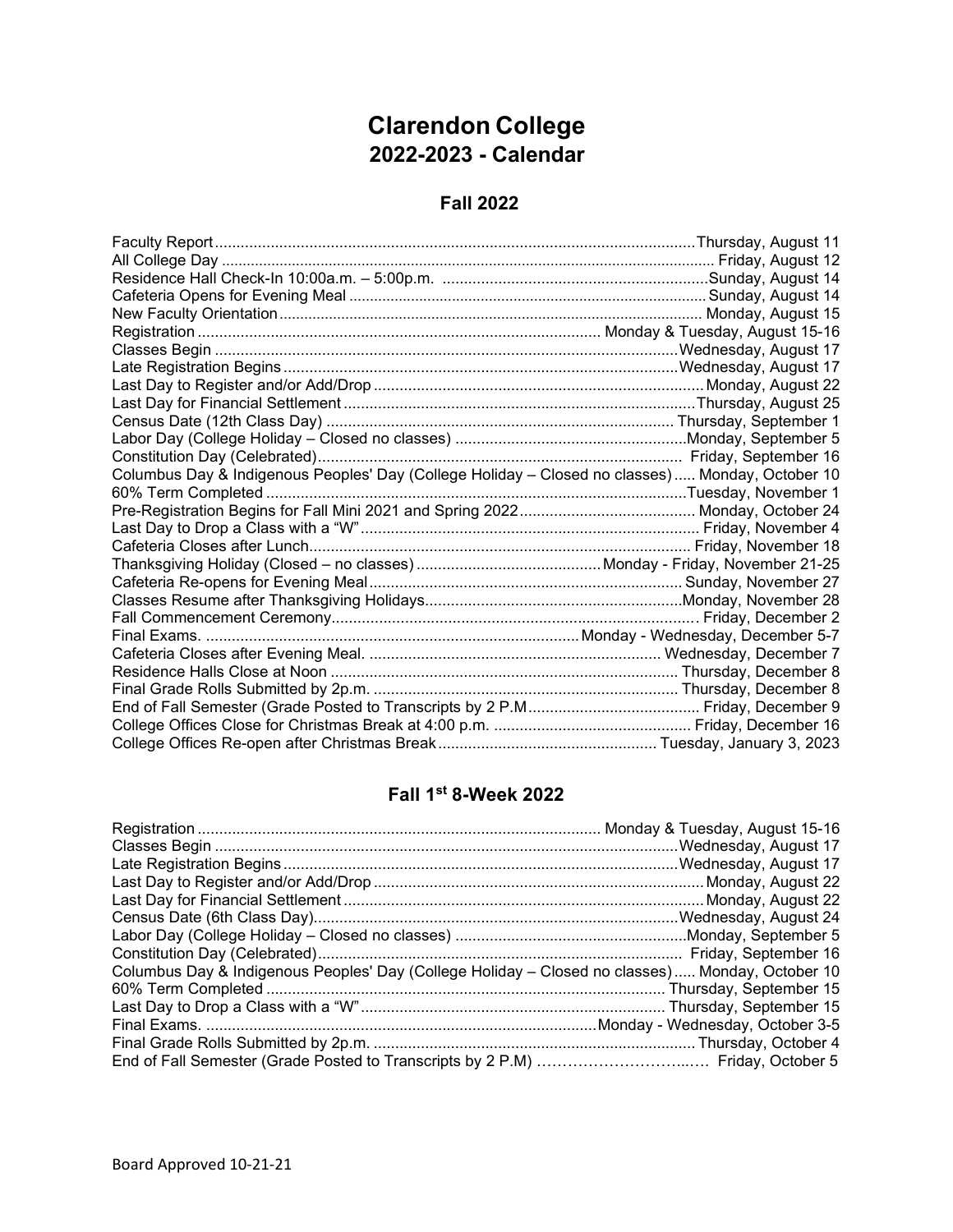#### **Fall 2nd 8-Week 2022**

| End of Fall 8-week Semester (Grades Posted to Transcripts by 2 p.m.)  Friday, December 9 |  |
|------------------------------------------------------------------------------------------|--|
|                                                                                          |  |
|                                                                                          |  |

## **Fall Mini (Online Only) 2022 (5 Week Session)**

# **Spring 2023**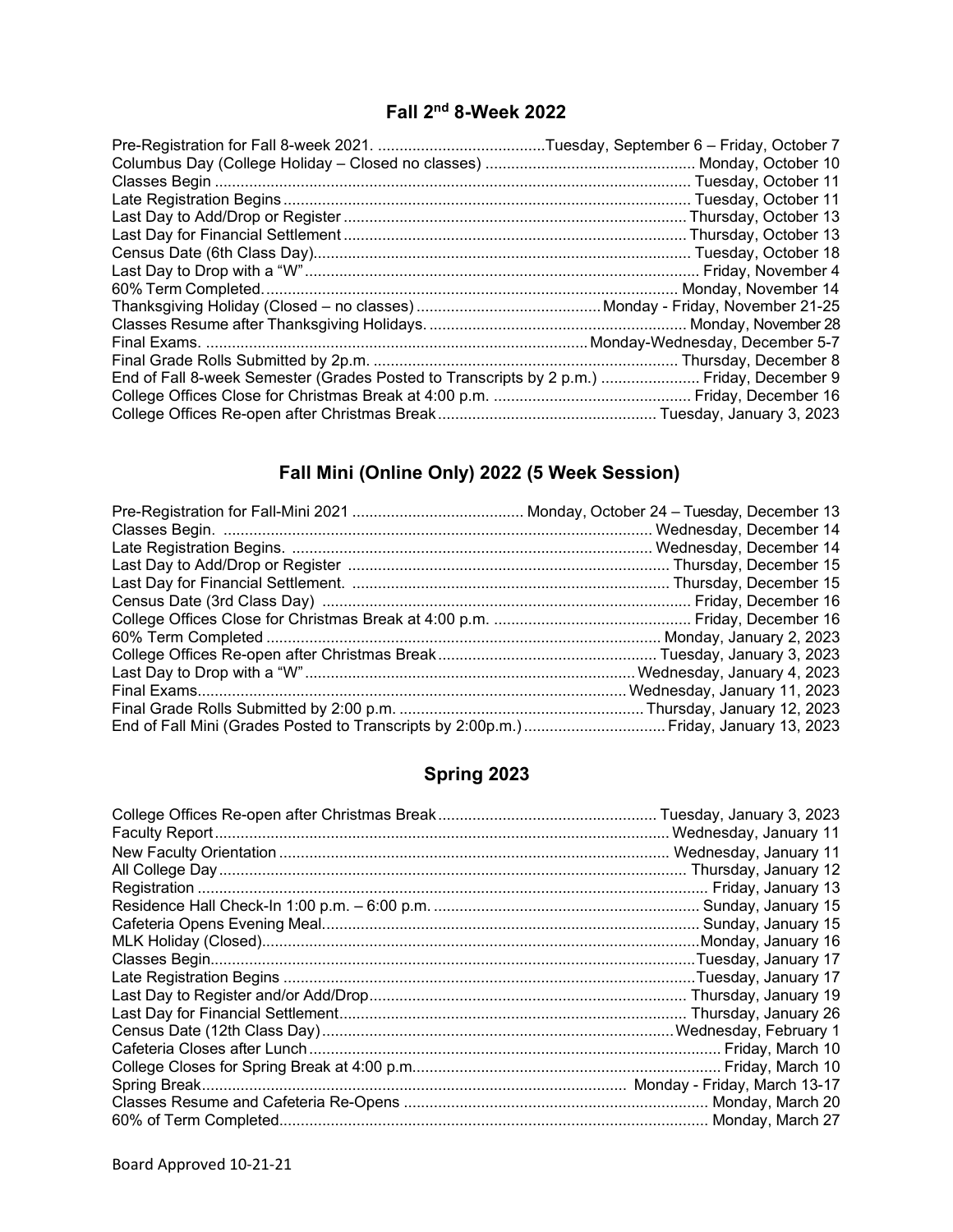# **Spring 1st 8-Week 2023**

## **Spring 2nd 8-Week 2023**

| End of Spring 8-week Semester (Grades Posted to Transcripts by 2:00 p.m.) Friday, May 12 |  |
|------------------------------------------------------------------------------------------|--|

## **Summer I 2023 (5 1/2 Week Session)**